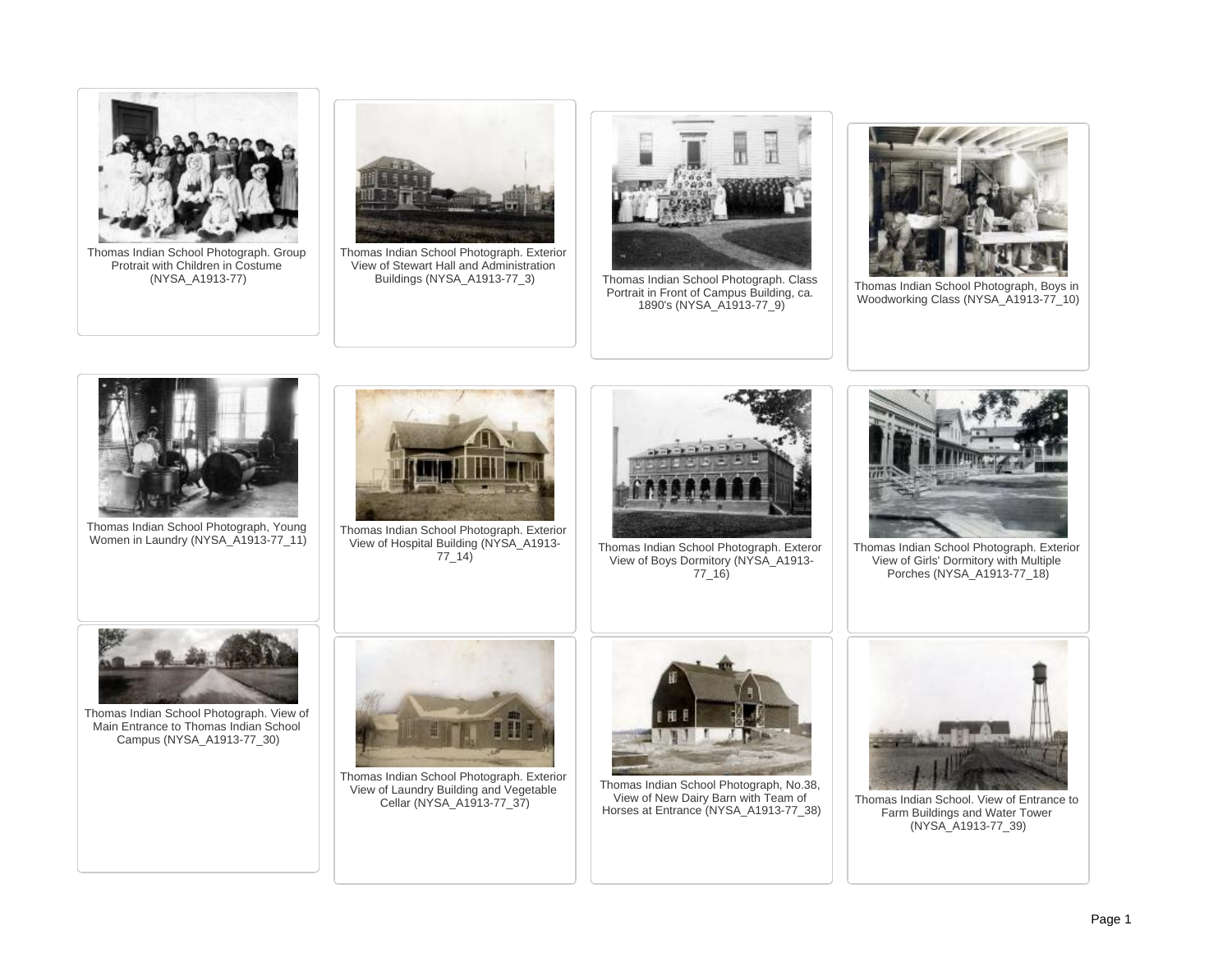

Thomas Indian School Photograph, Group Portrait with Automobile (NYSA\_A1913- 77\_43)



Thomas Indian School Photograph. Group Picture of Kindergarten Class - Interior view.<br>(NYSA A1913-77 46)



Thomas Indian School. Teacher and Students in Classroom (NYSA\_A1913- 77\_50)



Thomas Indian School Photograph, Faculty Portrait (NYSA\_A1913-77\_51)



Thomas Indian School Photograph. Group Portrait of Student Graduates (NYSA\_A1913-77\_52)



Thomas Indian School Photograph, Two Women at a Loom (NYSA\_A1913-77\_54)



Thomas Indian School Photograph, Faculty



Thomas Indian School Photograph, Group Portrait of female Graduates (NYSA\_A1913- 77\_59)



Thomas Indian School Photograph. Oral Hygiene: Girl Examined by Dentist (NYSA\_A1913-77\_60)



Thomas Indian School Photograph, Exterior View: Elementary Class Portrait (NYSA\_A1913-77\_62)



Thomas Indian School Photograph, Students in First Grade Classroom (NYSA\_A1913-77\_63)



Thomas Indian School Photograph, Exterior View: Class Portrait on Staircase (NYSA\_A1913-77\_64)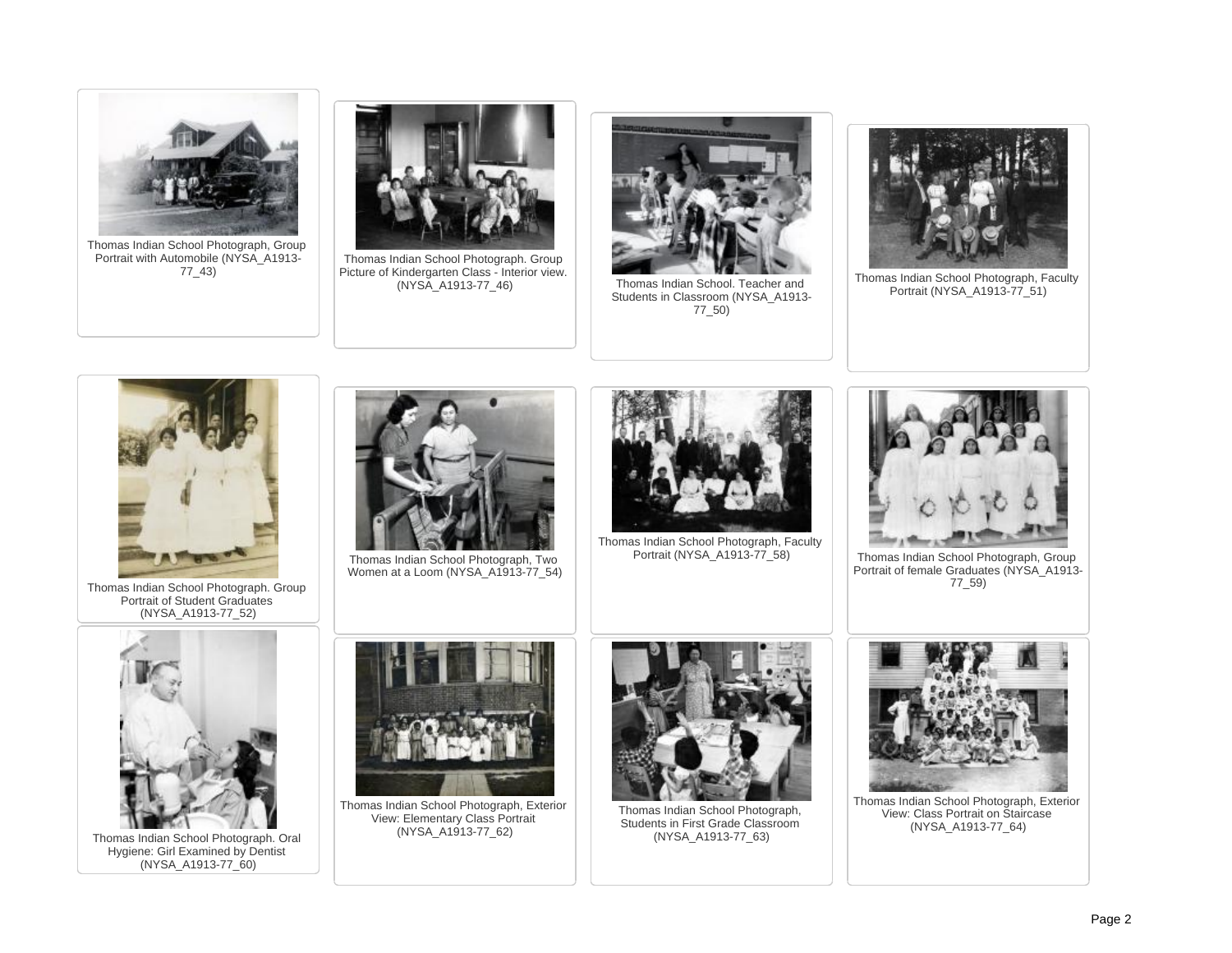

Thomas Indian School. Iroquois Football

Thomas Indian School Photograph. 1901 Football Team (NYSA\_A1913-77\_81)



Thomas Indian School Photograph. Girl Scout Troop (NYSA\_A1913-77\_83)



Thomas Indian School Photograph, Boy Scouts Camping (NYSA\_A1913-77\_84)



Team (NYSA\_A1913-77\_80)

Thomas Indian School Photograph, Portrait of Two Eagle Scouts (NYSA\_A1913-77\_86)



Thomas Indian School. Arbor Day Exercises (NYSA\_A1913-77\_87)



Thomas Indian School Photograph, Class Day Exercises (NYSA\_A1913-77\_90)



Thomas Indian School Photograph, Young Boy with Textbook (NYSA\_A1913-77\_100)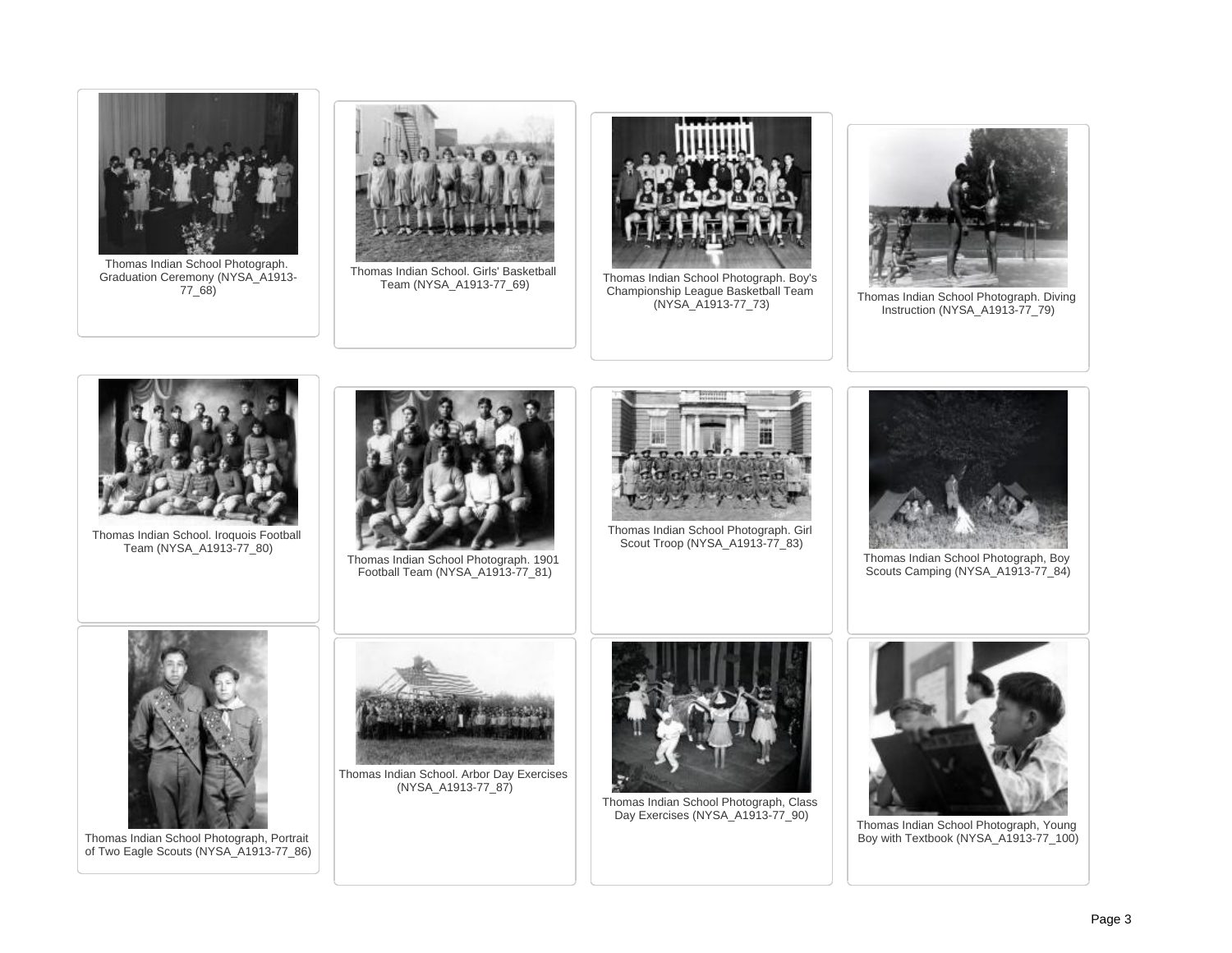

Thomas Indian School Photograph, Girls in Classroom (NYSA\_A1913-77\_101)



Thomas Indian School Photograph, Rainbow Drill at Closing Exercises (NYSA\_A1913-77\_102)



Thomas Indian School Photograph, Boys<br>Harvesting Crops (NYSA\_A1913-77\_103)



Thomas Indian School Photograph, Young Men Herding Cattle (NYSA\_A1913-77\_104)



 $100$ Thomas Indian School Photograph, Fair Produce Exhibit (NYSA\_A1913-77\_106)



Thomas Indian School Photograph, Barn Interior: Students Milking Cows (NYSA\_A1913-77\_107)



Thomas Indian School Photograph, Farm Workers and Harness Team (NYSA\_A1913- 77\_108)



Thomas Indian School Photograph, Student Workers in Field (NYSA\_A1913-77\_109)



Thomas Indian School Photographs. Young Women and Girls Picking Strawberries (NYSA\_A1913-77\_112)



Thomas Indian School Photograph, No. 116, Male Student on a Tractor (NYSA\_A1913-77\_116)



Thomas Indian School Photograph. Boys Planting Crops (NYSA\_A1913-77\_117)



Thomas Indian School Photograph. Harvesting Corn (NYSA\_A1913-77\_118)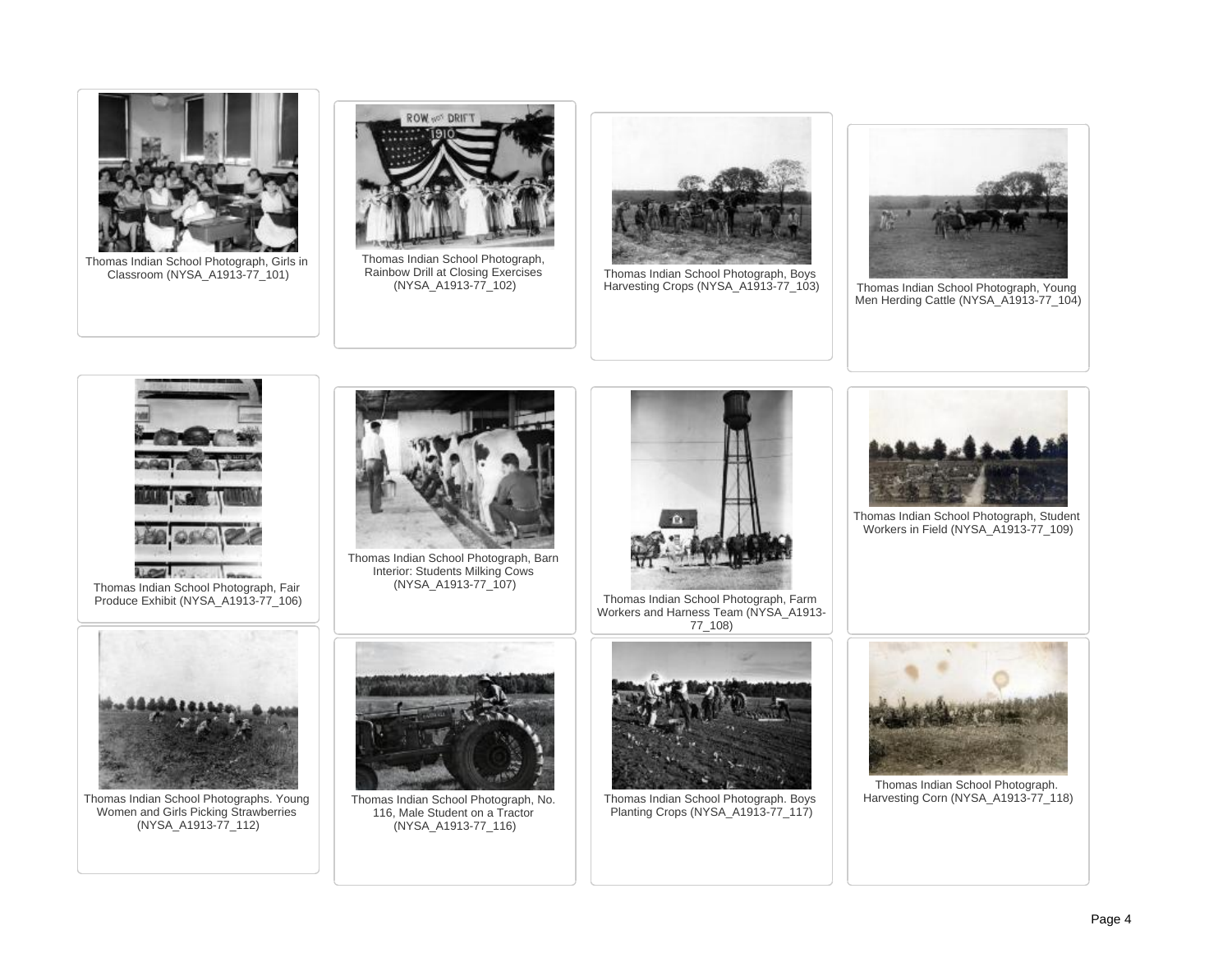

Thomas Indian School Photograph. Girl Reading in Bedroom (NYSA\_A1913-77\_126) Thomas Indian School Photograph, Young



Girls Studying in a Room (NYSA\_A1913- 77\_139)



Thomas Indian School Photograph. Young Girls in Dormitory Room (NYSA\_A1913- 77\_140)



Thomas Indian School Photograph. Woman Reading in a Bedroom (NYSA\_A1913-77\_155)



Thomas Indian School Photograph. Traveler<br>with Car and Canoe (NYSA\_A1913-77\_158)



Thomas Indian School Photograph. Exterior View of Administration Buildings with Curved Walk (NYSA\_A1913-77\_159)



Thomas Indian School Photograph. Young Boy Tilling Soil (NYSA\_A1913-77\_162)



Thomas Indian School. Portrait of Man, Unknown Faculty Portrait [Dr. Albert D. Lake] (NYSA\_A1913-77\_165)



Thomas Indian School Photograph. Young Boy with Textbook (NYSA\_A1913-77\_171) Thomas Indian School Photograph. Portrait



of School Superintendent John Brennen (NYSA\_A1913-77\_172)



Thomas Indian School Photograph. Boys and Girls in Classroom (NYSA\_A1913- 77\_B1\_12)



Thomas Indian School Photograph, Girls in Dining Hall Before a Meal (NYSA\_A1913- 77\_B1\_F1)